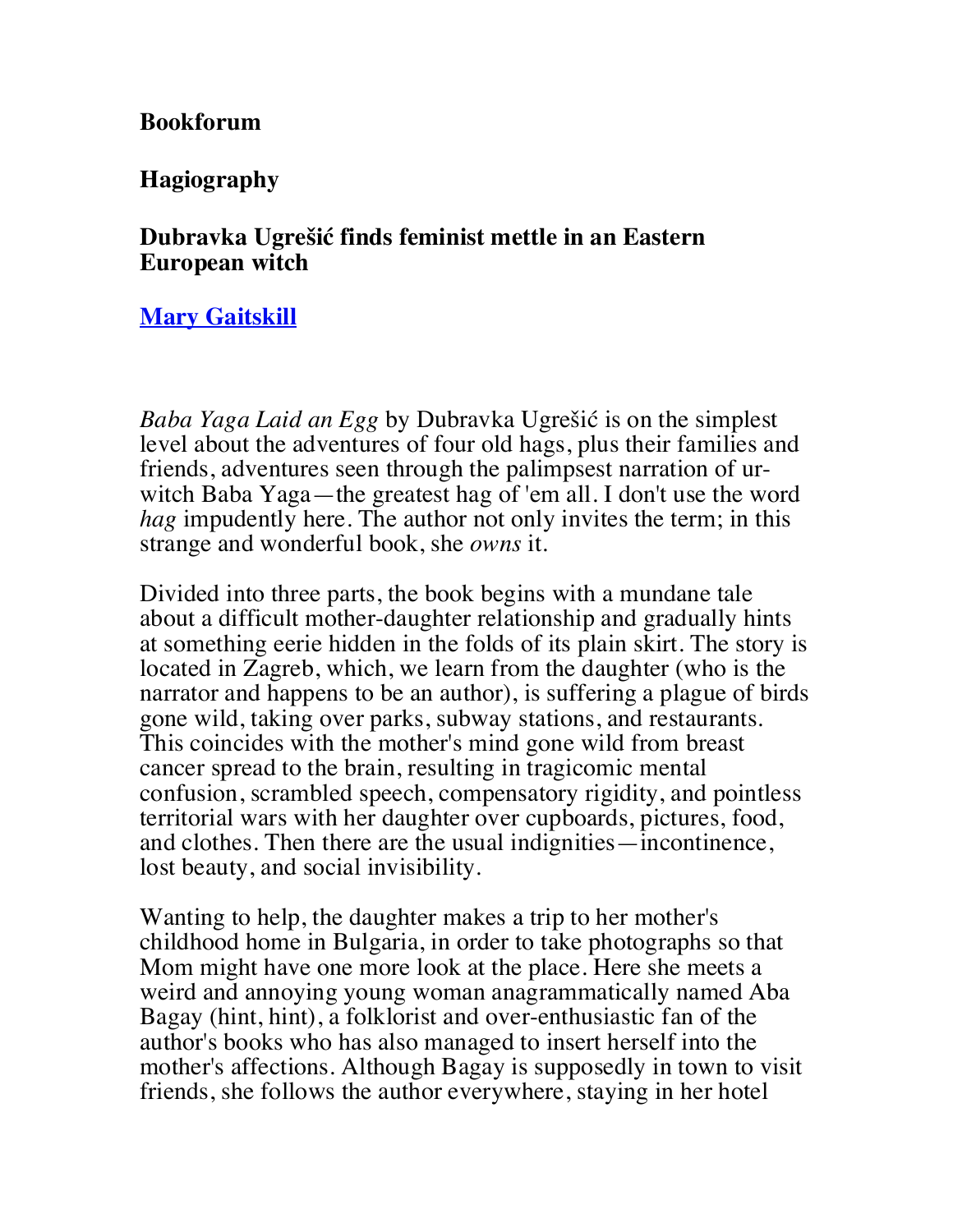rooms, quoting her books, even ordering the same food at restaurants; the narrator seethes inside but allows the intrusion out of obligation and guilt.

This minor, muddy, and vaguely awful encounter culminates in a tale told by the folklorist called "The Tsar-maiden," about a young man who must journey across the sea to find a girl's heart in a fourtimes hidden egg and then trick the girl into eating it. The narrator is charmed by the story but soon sees in the tone of its telling a "hunger for attention; a blind hunger which sought to be led by the blind; a crippled hunger which sought an ally in the crippled, the hunger of a deaf mute cooing to a deaf mute." Aba Bagay is desperate for attachment and approval, and that makes her an emotional tar baby for the author, who thinks, with a kind of despair: "Yes, love is on the distant shore of a wide sea. A large oak tree stands there, and in the tree there is a box, in the box a rabbit, in the rabbit a duck, and in the duck an egg. And the egg, in order to get the emotional mechanism going, had to be eaten."

At this point, in the mood for some more dramatic witchery, I skipped ahead, looking for Baba Yaga. I found her in the third section, where instead of wreaking havoc, she serves as a subject for the annoying Aba Bagay, who somehow got the job of providing a study guide for Ugrešić's book! If I rolled my eyes at this piece of clumsy cleverness, I was still so engaged I couldn't stop reading.

Baba Yaga, a Slavic yet international figure, is a hideous old woman with a skeleton leg who eats kids and flies around in a giant mortar, or a hypertrophied womb. She lives in a hut atop live chicken legs, surrounded by skulls on fence posts; the gate is made of human bones; the door latch is made of human hands; the lock is a mouth with sharp teeth. It's an abode that's also a body, human and animal, dead and alive. Inside lurks Baba, "her nose touching the ceiling, her slobber seeping over the doorstep…she tosses her breasts onto the stove or hangs them 'over a pole,' or even 'shuts the oven door with her breasts,' while snot trails out of her nose, and she 'scoops up soot with her tongue.'"

Sometimes she has a daughter, sometimes forty-one of them, and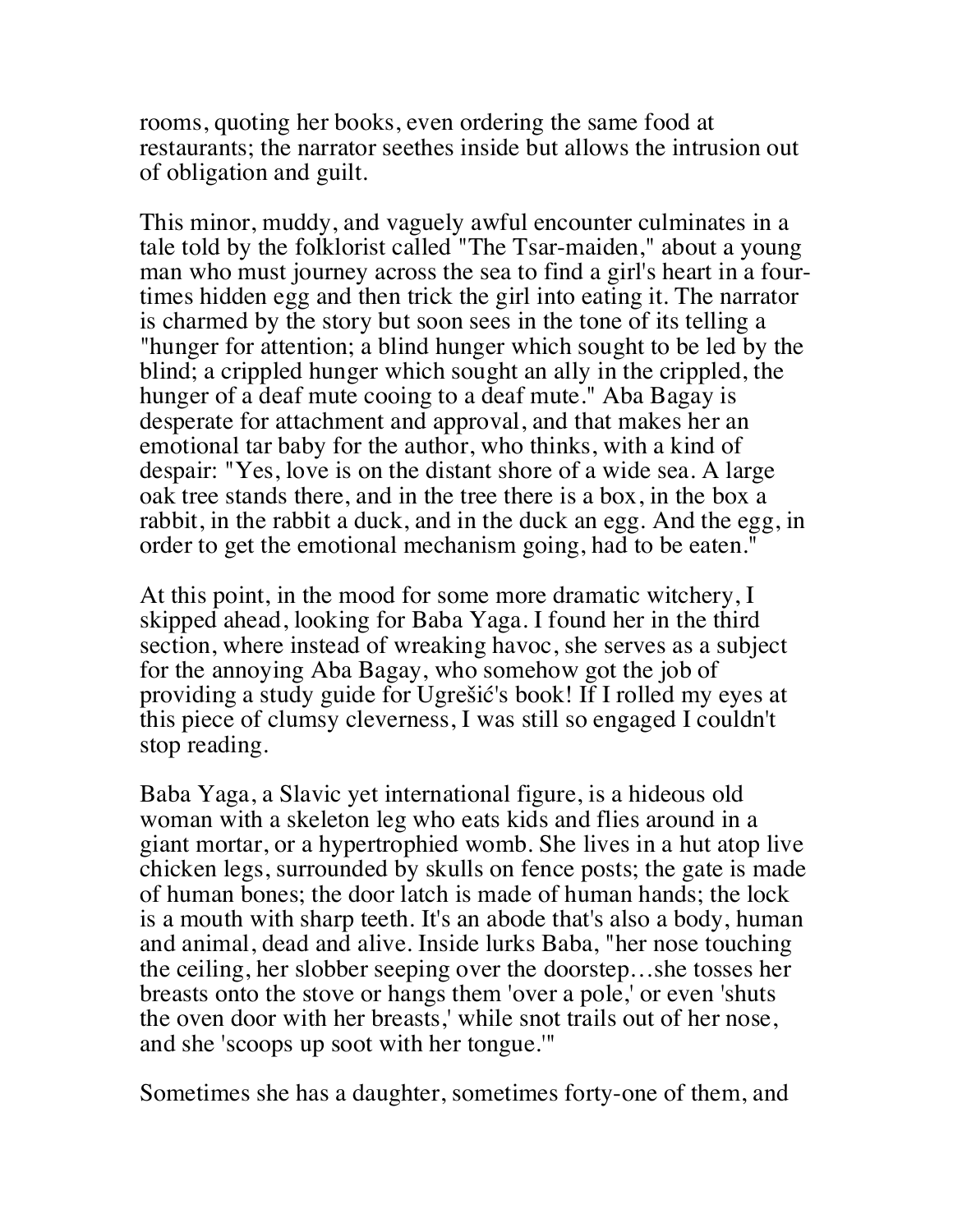sometimes she eats them, sometimes by mistake, sometimes not. In one account, she drinks too much seawater after gobbling flour and salt, then bursts and gives "violent birth to frogs, mice, snakes, worms and spiders." She is the "aunt of all witches," a villain, avenger, sentry between worlds, donor, adviser, and, if you play your cards right, of great help. She is unpredictable and amoral. She is associated with time and weather. She has hordes of lesser sisters who eat hearts, who knead dough with their breasts, who shape-shift, who come back from the dead to "give suck" to their babies. She has a special relationship with birds, which Ugrešić calls "symbolic postmen" between heaven and earth. Like birds, Baba produces and traffics in eggs, and her eggs are magic. She is obscene but rarely sexual; in the spirit of Baba Yaga, "old women in southern Serbia" run naked around their family homes during storms shouting, "Don't you, dragon, / fight my monster, / it's devoured lots like you! / Flee, you monster, from my monster! / They can't both be master here."

And so, with heightened interest, I flipped back to the second section, which opens with three much more genteel hags from Zagreb checking in at an expensive spa in the Czech Republic for a vacation. They are Beba, a former hospital worker with exhausted blond hair and monster-size breasts, who nervously, impossibly quotes entire poems she has never learned and mixes up phrases, for example "See you, die!" instead of "Good-bye!"; Kukla, a tall, elegant, elderly virgin widowed multiple times; and Pupa, an ancient, acerbic gynecologist who resembles a "piece of humanoid crackling" and must be wheeled about by her friends because her deformed legs are perpetually wedged into a giant boot.

There are several colorful bit players and action bordering on the zany: Beba goes to the spa casino and wins thousands without realizing what's happened (incidentally defeating a mobster who said she has "tits like a hippopotamus"); Kukla turns out to be the anonymous and completely indifferent author of an acclaimed book; Pupa flies home in a gigantic wooden egg, decorated to look like "a garden of Eden painted by an amateur." There are huge surprises from the past, last-minute revelations, and unexpected bounty.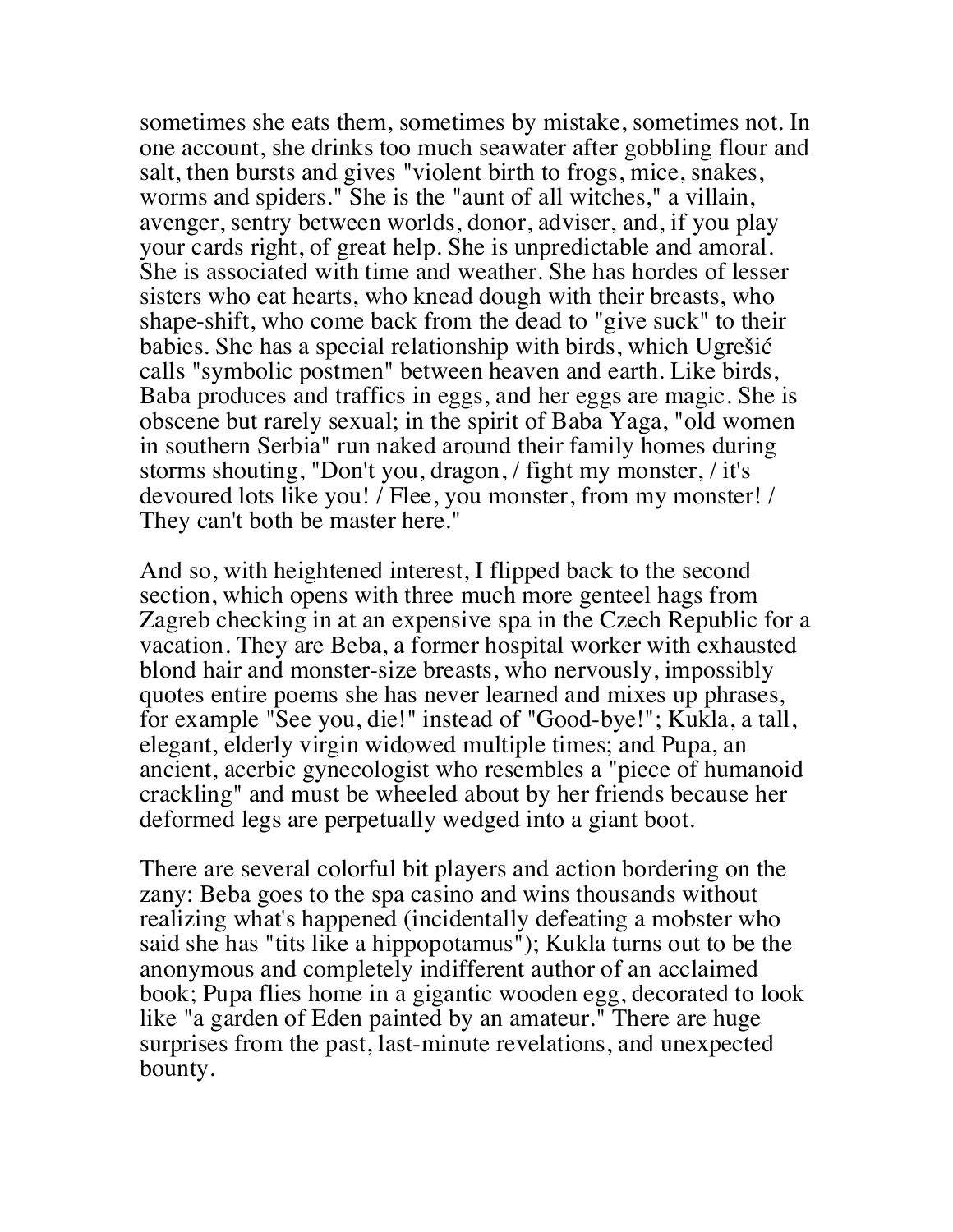If the first section is rather gray, the second is drenched in Technicolor, and because I skipped ahead, Baba Yaga's leering face peered through it all, giving depth and weight to what otherwise might've been a too-kooky, too-cute tale insistently peppered with rhymes like "While life gets tangled in the human game, the tale hastens to reach its aim!" The book is ridiculously overladen with eggs and birds, the mystical meaning of which Aba Bagay belabors to pieces—even Baba Yaga can't take the tedium out of that.

Ugrešić is also affecting and eloquent, in part because within her quirky, aggressively sweet plot she achieves moments of profundity and evokes the stoicism innate in such moments: These hags are also gallant women who have survived wars, displacement, death, estrangement from their families, and political brutality on an epic scale; one *has* devoured her children emotionally; one has magically benefited a man who beat her.

I'm not even sure that in the context of *Baba Yaga Laid an Egg* Ugrešić's lapses in literary taste are lapses at all. For Baba Yaga's hut is a place of chaos, riddles, slippage, and between-ness, where life lives in death, beauty nests inside pestilence, and mothers suck their daughter's breasts. In this place, kitsch and cuteness are on speaking terms with the highest refinement, the deepest sufferings and joys; Ugrešić can move from one state to the other with earthy grace.

At the end of the book, Ugrešić—or that pesky Aba Bagay—tries to turn Baba Yaga into a feminist symbol, a sword-wielding matriarch ready to avenge centuries of brutality against women. I understand the impulse, but it is pure Hollywood. As Ugrešić describes Baba Yaga, she is neither good nor evil; she is raw, primal force, earth and sky both, paradoxically housed in a decaying body. She is a mythic version of what any old woman is—a sacred meeting place of life and death. (This statement may be made of old men, too, but less poignantly, for reasons too complex to describe here.) Only a fool would fail to have reverence for this place; only a fool would fail to be afraid of it and so to be repelled by it. Most of us feel both—and what a weight for an old lady to bear, along with everything else. What strange